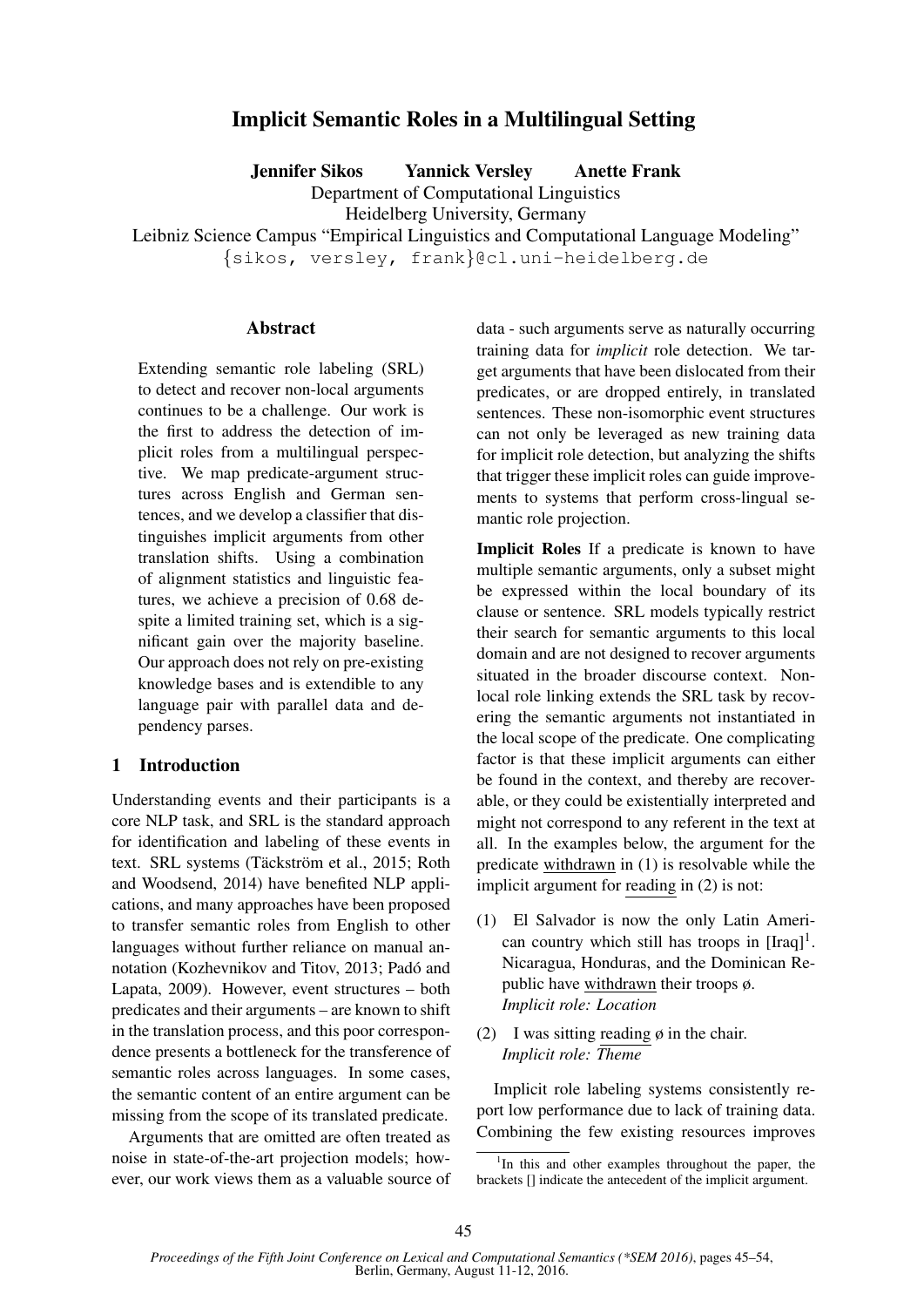performance (Feizabadi and Padó, 2015) when they contribute diversity in predicate and argument types. Since much of the multilingual parallel corpora vary in domain and genre, mining these corpora for implicit roles should provide new training data that is sufficiently diverse to benefit the implicit role labeling task.

Predicate-Argument Structures across Languages Translational correspondences have been used in previous work to acquire resources for supervised monolingual tasks, such as word sense disambiguation (Diab and Resnik, 2002). Similarly, semantic role annotations can be transferred to new languages when predicate-argument structures are stable across language pairs (Padó and Lapata, 2009). In this work, we target predicateargument structures that do not express such stability and have shifted in the translation process. In example (3), the role *farmers* is dropped entirely in the aligned German sentence:

(3) The only change is that [farmers] are not required to produce.

Die einzige Neuerung ist, dass nicht gefordert The only change is, that not required wird zu produzieren. are to produce.

The challenge in detecting implicit roles across languages is that these omissions represent only a fraction of the kinds of poor alignments that can occur. In fact, different types of translational shifts may occur that do not constitute cases of implicit role omission. Such factors include: change in part-of-speech from a verbal predicate to a noun or adjective, light verb constructions, single predicates that are expressed as both a verb and complement in the target language, and expressions with no direct translations (Samardžic et al., 2010).

Aims and Contributions To find implicit (nonlocal) semantic roles in translation, we distinguish role omissions from other types of translation shifts. We test linguistic features to automatically detect such role omissions in parallel corpora. We divide our work into alignment (Section 3.1) and classification (Section 3.2), with an annotation task for data construction (Section 4).

Our contributions are (i) a novel method for automatically identifying implicit roles in discourse, (ii) a classifier that is able to distinguish general translational divergences from true cases of implicit roles, (iii) an annotated, multilingual dataset of manually tagged implicit arguments, and (iv) a classifier that achieves precision of 0.68 despite a small training set size, which is a significant improvement over a majority class baseline. Finally, we perform detailed analysis of our annotation and automatic classification results.

## 2 Related Work

### 2.1 Implicit Semantic Role Labeling

Previous resources for implicit SRL were developed over diverging schemas, texts, and predicate types. An initial dataset was constructed in the SemEval-2010 Shared Task "Linking Events and Their Participants in Discourse", under the FrameNet paradigm; authors annotated short stories with implicit arguments and their antecedents, resulting in approx. 500 resolvable and 700 nonresolvable implicit roles out of roughly 3,000 frame instances (Ruppenhofer et al., 2010). Gerber and Chai (2010) focused on the implicit arguments of a constrained set of 10 nominal predicates in the NomBank scheme, annotating 966 implicit role instances for these specific predicates.

Numerous studies on the recovery of implicit roles have concluded that a lack of training data has been the stopping point towards improvements on the implicit role labeling task (Gorinski et al., 2013; Laparra and Rigau, 2013). To address this problem, Silberer and Frank (2012) generated artificial training data by removing arguments from coreference chains and showed that adding such instances yields performance gains. However, their quality was low and later work (Roth and Frank, 2015) has shown that smaller numbers of naturally occurring training data performed better. Roth and Frank (2015) applied a graph-based method for automatically acquiring high-quality data for non-local SRL using comparable monolingual corpora. They detect implicit semantic roles across documents and their antecedents from the prior context, again following cross-document links. In contrast, our work does not rely on semantic resources (SRL and lexical ontologies), but builds on parallel corpora enriched with dependencies and word alignments. Finally, Stern and Dagan (2014) generate training data for implicit SRL from textual entailment data sets. However, this type of resource needs to be manually curated.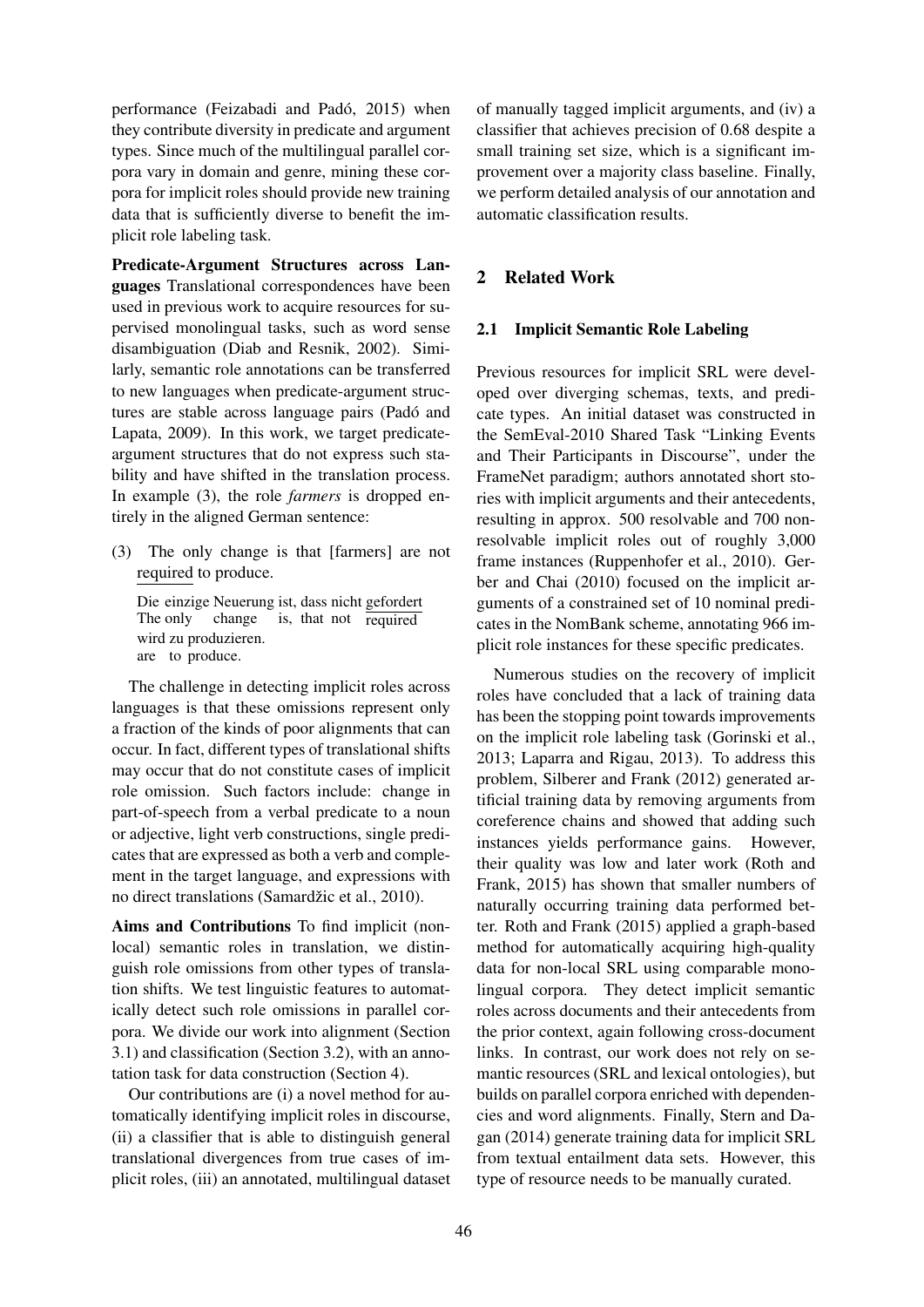#### 2.2 Cross-lingual Annotation Projection

Aside from English, resources for SRL only exist for a select number of languages. For the languages that have such resources, annotated data still tends to vastly underrepresent the variability and breadth of coverage that exists for English. To extend SRL to new languages without reliance on manual annotation, models for role transference have been developed under both the supervised (Padó and Lapata, 2009; Akbik et al., 2015) and unsupervised (Kozhevnikov and Titov, 2013) setting. Most relevant to our work are previous studies that address the problem of projecting semantic role annotations across parallel corpora.

To transfer semantic annotations across languages, Padó and Lapata (2009) score the constituents of word-aligned parallel sentences and project role labels for the arguments that achieve highest constituent alignment scores. Akbik et al (2015) use filtered projection by constraining alignments through lexical and syntactic filters to ensure accuracy in predicate and argument role projection. Complete predicate-argument mappings are then used to bootstrap a classifier to recover further unaligned predicates and arguments.

## 3 Detecting Implicit Roles across Languages

We hypothesize that implicit semantic roles can be found in translated sentences, even in corpora where sentences are typically close translations. Our goal is to distinguish implicit roles from other translation shifts that cause poor alignment in SRL projection. A model is constructed based on lexical, syntactic, and alignment properties of parallel predicate-argument structures, and this classifier is, to the best of our knowledge, the first to detect a wide range of omitted roles in multilingual, parallel corpora. Our implicit role detection applies to both core and non-core arguments and is not dependent on large-scale SRL resources.

#### 3.1 Identifying Poorly Aligned Arguments

Our first goal is to find candidates for implicit arguments by aligning predicate-argument structures across parallel English and German sentences.

Predicate and Argument Identification We target all non-auxiliary verbs as predicates, and detect their dependents through grammatical relations in dependency parses. We extract subjects,

direct objects, indirect objects, prepositional objects, adverbial or nominal modifiers as well as embedded clauses. These recover both the core and non-core arguments (adjuncts) of the predicate.<sup>2</sup> Arguments are attached to their nearest predicate and cannot be attached to more than one, as might occur in cases of embedded clauses.

Aligning Arguments for Detection of Unaligned Roles We use word alignments between parallel source (*sl*) and target (*tl*) language sentences as input. A predicate in the source language  $p^{sl}$ is mapped to a predicate in the target language  $p^{tl}$  if there exists a word alignment link between them, and their arguments are then aligned using the scoring function  $ArgAL_p$  (Eq 3).  $ArgAL_p$ uses word alignment links between the source and target arguments  $a^{sl}$ ,  $a^{tl}$  of the aligned predicate pair to produce an optimal mapping between corresponding predicate-argument structures.

For scoring, we adapt Padó and Lapata (2009)'s constituent alignment-based overlap measure (Eq 1) to dependencies, where  $yield(a)$  denotes the set of words in the yield (headword and dependents) of an argument a, and  $align(a)$  the set of words in the target language that are aligned to the yield of a. Because the automatic word alignment tool gives predictions for links in both directions, we apply this asymmetric measure from the English-German and German-English links and average their results (Eq 2). The *ascore* is computed for the Cartesian product  $A^{sl} \times A^{tl}$  over all source and target arguments of the aligned predicates  $p^{sl}$ and  $p^{tl}$ . We select the argument alignments  $A<sup>sd</sup>$  $\times$   $A^{itl}$   $\subset$   $A^{sl}$   $\times$   $A^{tl}$  that return the maximal sum of scores for all arguments across the aligned argument structure (Eq 3).

Anticipating noise in the word alignments, we set a threshold to enforce accurate mappings between arguments. From the obtained mappings, we consider any argument whose alignment score does not exceed a threshold Θ as *unaligned* and thus as a candidate for an implicit role. The selection of threshold  $\Theta$  is discussed in Section 5.

$$
ovlp(a^{sl}, a^{tl}) = \frac{|\ align(a^{sl}) \cap yield(a^{tl})|}{|\ align(a^{sl}) \cup yield(a^{tl})|} \quad (1)
$$

$$
ascore(a^{sl}, a^{tl}) = \frac{\operatorname{ovlp}(a^{sl}, a^{tl}) + \operatorname{ovlp}(a^{tl}, a^{sl})}{2}
$$
\n(2)

<sup>&</sup>lt;sup>2</sup>Since we are treating arguments and adjuncts alike, in the following we loosely refer to both types of dependents as 'arguments'.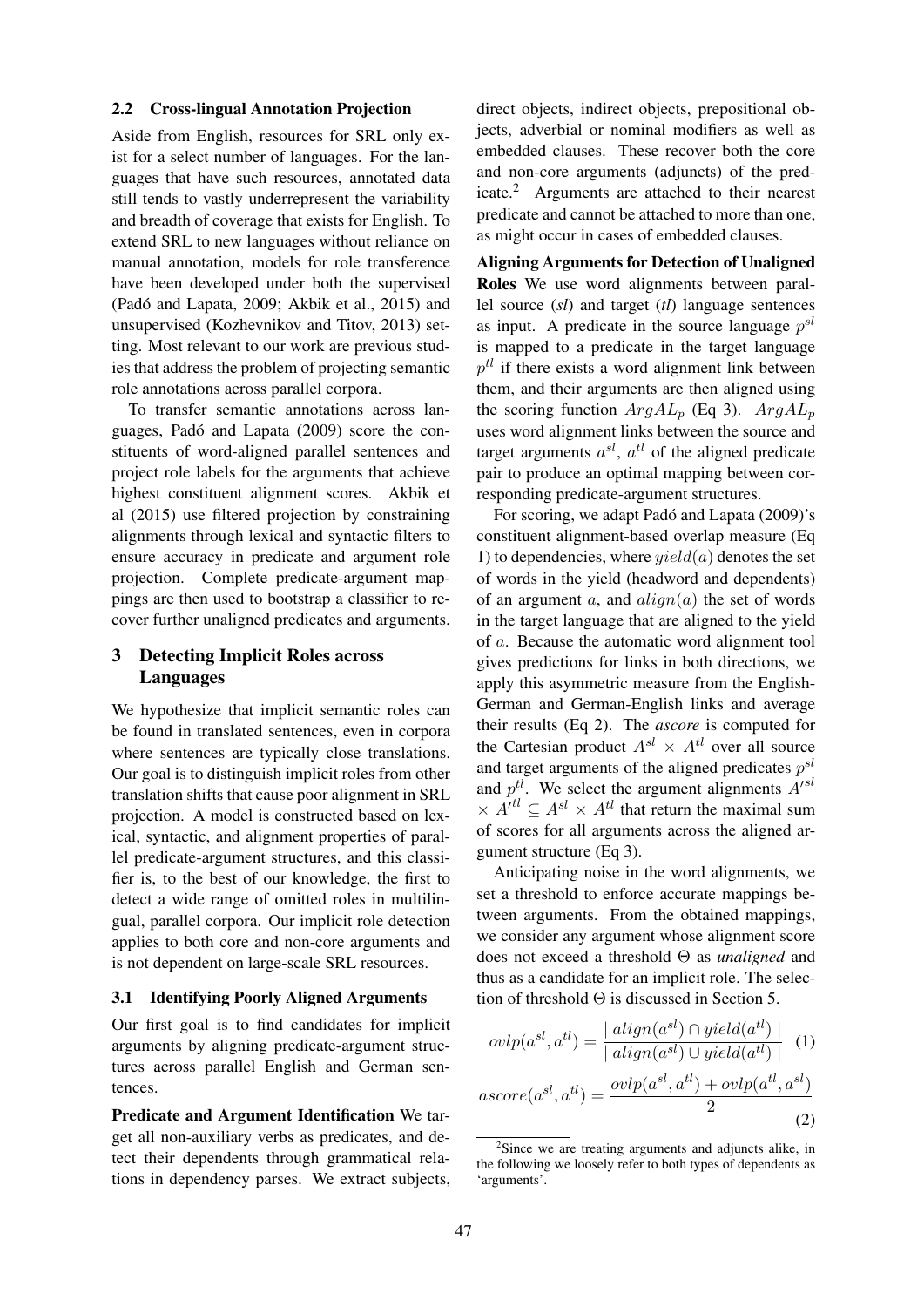

Figure 1: Predicate-argument structures with noisy word alignments (left), and alignment scores for the arguments (right). *Headword* scoring aligns only headwords of the source  $(a^{sl})$  and target  $(a^{tl})$ arguments, while *ascore* uses headwords and dependents of an entire argument span for alignment.

$$
ArgAL_p = \mathop{\arg\max}_{A'^{sl} \times A'^{tl} \subseteq A^{sl} \times A^{tl}} \sum_{A^{sl} \times A^{tl}} ascore(a^{sl}, a^{tl})
$$
  
where  

$$
A^{sl} \times A^{tl} = \{ \langle a^{sl}, a^{tl} \rangle \mid a^{sl} \in \langle p^{sl}, a^{sl} \rangle, a^{tl} \in \langle p^{tl}, a^{tl} \rangle \}
$$
(3)

An example of the alignment scoring is given in Figure 1, where predicates and arguments are detected over parallel English-German sentences, and word alignments are automatically generated. The argument 'an in-depth analysis' consists of a headword and two dependents, with two noisy word alignments that link the arguments across languages. Given these word alignment links, the *ascore* (Eq 2) is computed by taking the number of alignments and the yield of the arguments for both English and German, and these scores are then averaged for a final alignment score of 0.67. In this case, the scoring function still produces correct mappings across the predicate-argument structures despite imperfect word alignments, and an implicit role, *We*, is correctly unaligned to the German sentence.

## 3.2 Classification of Poor Alignments as Implicit Roles

Our objective is to build a classifier that automatically detects implicit roles across parallel corpora. To achieve this goal, we construct a classifier that takes as input an unaligned argument in English and, based on linguistic features in the aligned English and German sentences, determines whether this unaligned argument is an implicit role in German. Our dataset, described in Section 4.2, consists of instances of poorly aligned roles that have been annotated as either *implicit, not implicit,*

or *not a role of the predicate*. In classification, we reduce the annotation classes (*implicit/not implicit/not a role of the predicate*) to a binary decision where the positive class represents the implicit roles, and the negative class is any unaligned argument that annotators determined as either *not implicit* or *not a semantic role*. We reduced the task to a binary decision to avoid sparsity in the classification.

Features We hypothesize that we can predict the existence of an implicit role through features of the predicate-argument structures in the source and target languages. These features include monolingual predicate-argument structures, as well as cross-lingual features that represent the quality of the alignments across the parallel sentences. Monolingual features encode the syntactic properties of the arguments and predicates for source and target sentences, as well as sentential-level features that include the presence of modal and auxiliary verbs and conjunctions. To incorporate cross-lingual information, the alignment scores described in Section 3.1 are kept as features to the classifier, based on our assumption that the overall alignment between source and target predicateargument structures should impact the classification of an implicit role. Both monolingual and cross-lingual features apply to surrounding predicate/arguments, where arguments can either be aligned or unaligned, and predicates that have fully aligned structures are considered *complete*. A complete list of features is shown in Table 1.

Classifiers We experimented with three classifiers, a Support Vector Machine (SVM) with a lin-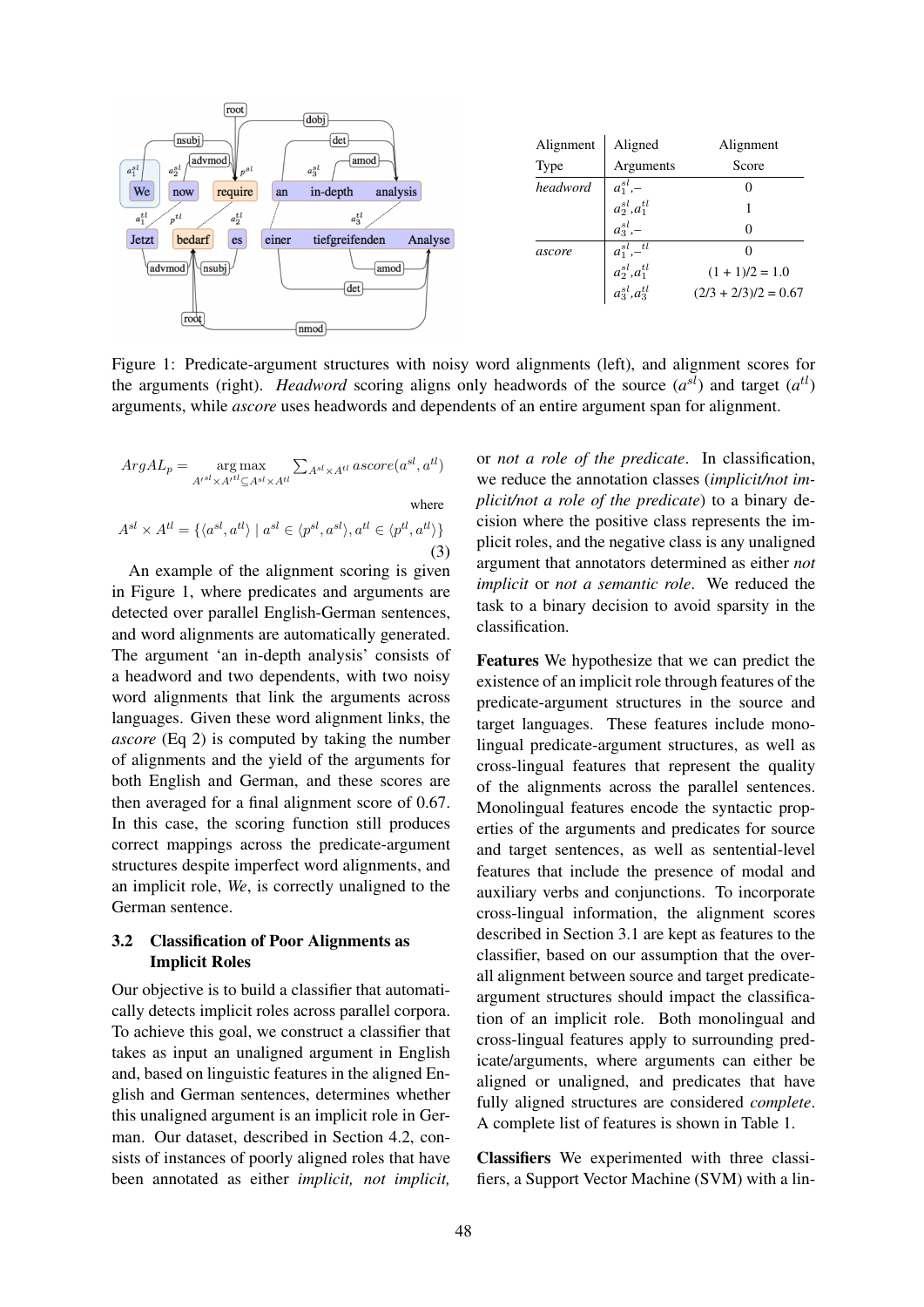| <b>TYPE</b> | <b>FEATURE</b>                                                    | <b>XLING</b> |  |
|-------------|-------------------------------------------------------------------|--------------|--|
| Argument    | Lemma                                                             |              |  |
|             | <b>POS</b>                                                        |              |  |
|             | Grammatical relation to predicate                                 |              |  |
|             | Distance to predicate                                             |              |  |
|             | Number of dependents                                              |              |  |
|             | Syntactic path to predicate                                       |              |  |
|             | Alignment type of neighboring ar-<br>gument (aligned, unaligned)  | $\ddot{}$    |  |
| Predicate   | Lemma                                                             |              |  |
|             | <b>POS</b>                                                        |              |  |
|             | Total number of arguments                                         |              |  |
|             | Number of aligned arguments                                       | $\ddot{}$    |  |
|             | Number of unaligned arguments                                     | $\ddot{}$    |  |
|             | $ArgAL_p$ score                                                   | $\ddot{}$    |  |
|             | Alignment type of neighboring<br>predicate (complete, incomplete) | $\ddot{}$    |  |
| Sentential  | Presence of a modal or auxiliary                                  |              |  |
|             | Sentence-final punctuation marks<br>before end                    |              |  |
|             | Conjunction between $p^{sl}, p^{sl}$ -1                           |              |  |
|             | Sum of $ArgAL_p$ scores                                           |              |  |
|             | Total number of arguments                                         |              |  |
|             | Total number of predicates                                        |              |  |
|             | Sum of ArgAL <sub>p</sub> scores over all<br>predicates           | $\ddot{}$    |  |



ear kernel, Decision Tree, and Gradient Boosting, under the framework of the Scikit-learn library (Pedregosa et al., 2011).

## 4 Constructing a Dataset for Classifying Implicit Arguments

This section presents the construction of our experimental dataset for implicit role detection.

#### 4.1 Corpora and Tools

We conduct our experiments over the Europarl corpus (Koehn, 2005), which contains over 1.9 million aligned sentences in our target languages. Anticipating noise in the automatic word alignments, we first take sentences from manually word-aligned German-English Europarl data (Padó and Lapata, 2005) to conduct our initial experiments. These sentences give us an upper bound for the number of implicit roles we should expect to obtain. Automatic word alignments are generated with GIZA++ (Och and Ney, 2003).

Predicates and their arguments are first detected

through dependency parses on English and German parallel corpora. Parses are generated for English with ClearNLP (Choi and McCallum, 2013). German sentences are run through the MarMot morphological analyzer (Mueller et al., 2013), and dependency parses for German are then generated using the RBG Parser (Lei et al., 2014). The Universal Dependencies project facilitates crosslingual consistency in parsing and provides better compatibility amongst multiple languages. We trained the RBG Parser with the Universal Dependencies tagset (Rosa et al., 2014), and thus our argument detection can be applied to other languages in the Universal Dependencies project.

#### 4.2 Annotation of Poorly Aligned Arguments

Annotation Instances Our goal is to find any argument that is either missing or dislocated from its predicate in translation. With this objective in mind, we focused our annotation on incomplete predicate structures whose argument(s) remained unaligned. Any argument with scores below the alignment threshold (see Section 3.1) was a candidate for annotation.

Annotation Task and Guidelines Three annotators worked on this task. Each annotator was a native German speaker with high fluency in English, and had taken at least one undergraduate course in linguistics. Annotators were given guidelines that define predicates as *events* or *scenarios*, and semantic roles as an element that has a semantic dependence on the predicate, including the *who, what, where, when,* and *why* type of information. Implicit roles were defined as "any role that is missing from the scope, or clausal boundary, of the predicate". Each annotator was trained on a test set of 10 example sentences.

Annotators were given pairs of sentences with aligned predicates in English and German, where the English predicate had a poorly aligned argument. Annotation instances were presented as: two preceding English sentences, the English sentence with both the argument and predicate highlighted, the German sentence with the aligned predicate highlighted, and two preceding German sentences. An example of the annotation task is shown in Figure 2.

The annotation task was broken into two subtasks. First, annotators were asked to judge whether the marked argument is a correct semantic role for the English predicate. The second sub-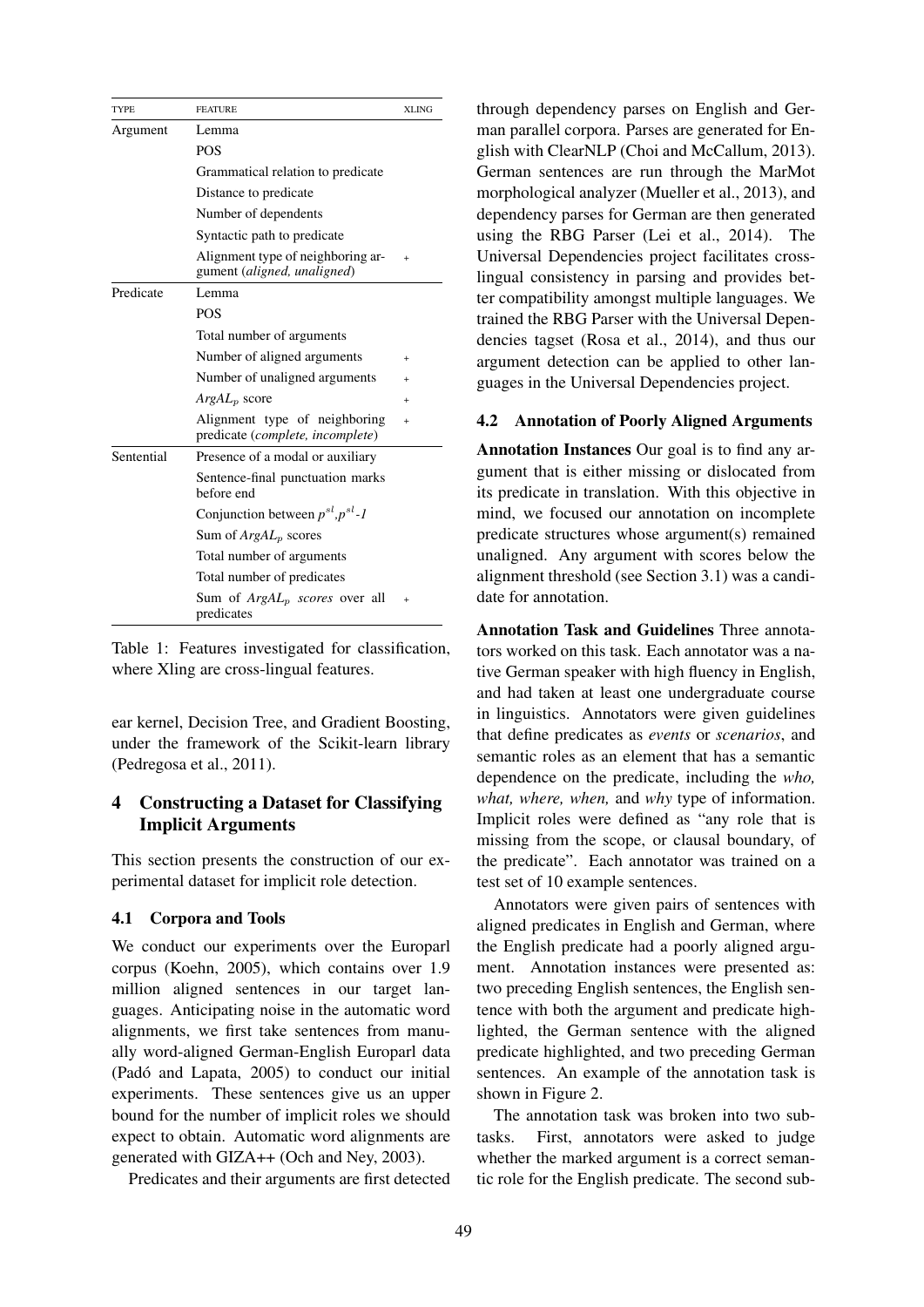| Context - 2 preceding English sentences                                                                  |               |
|----------------------------------------------------------------------------------------------------------|---------------|
|                                                                                                          | tion g        |
| The only change is that [farmers] are not -required- to<br>produce.                                      | re-tra        |
| Die einzige Neuerung ist, dass nicht -gefordert- wird<br>zu produzieren.                                 | Ann           |
|                                                                                                          | was i         |
| Context - 2 preceding German sentences                                                                   | insta<br>comp |
|                                                                                                          | judic         |
| [farmers]                                                                                                | 2 wh          |
| Can 'farmers' be considered a role of the English<br>predicate 'required'?                               | over          |
|                                                                                                          | not i         |
| If 'no': please choose:<br>not a role of English predicate                                               | over          |
| Can 'farmers' be considered an implicit role for                                                         |               |
| the German predicate 'gefordert'?                                                                        |               |
| If 'no': please choose:                                                                                  |               |
| not an implicit role of German predicate                                                                 |               |
| If 'yes': please indicate the location of the German<br>translation of 'farmers' by marking it in $(**)$ |               |

Figure 2: Example annotation task. Aligned predicates are marked in dashes (–) and implicit role candidates are surrounded by squared brackets [].

task asked annotators to judge whether a translation for the argument was available in the scope of the highlighted German predicate. If it was not available in the scope, they were asked to annotate the example as *implicit*.

Difficult Annotation Cases The annotations were adjudicated by one of the authors, and the annotator with the highest agreement with the adjudicator was asked to complete the entire dataset.

Cases that resulted in higher annotator disagreement included arguments of nominal predicates that were themselves the argument of the aligned predicate. In Example 4 below, *30 August* is a role for the nominal predicate *participation* but not continue:

(4) The massive participation [from 30 August] must continue.

Other difficult annotation cases included roles that were partially, or entirely, encoded in the translated predicate. These included temporal adjuncts that could either be interpreted as present tense or implicit in the translated sentence:

(5) I will [now] give the floor to the President

Ich gebe dem Präsidenten das Wort I  $\overline{give}$  the President the floor

fter a review of these difficult cases, annotation guidelines were modified and annotators were ained.

otation Quality Inter-annotator agreement measured by Cohen's Kappa scores over 114 nces, and the entire 700 candidates were then pleted by Annotator 1. One of the authors adrated for agreement. Results are given in Table 2 where "Role + Implicit" reports Kappa scores all three categories - *not a role, implicit, and implicit*, while "Implicit" reports agreement binary *implicit* vs *non-implicit* decisions.

| <b>ANNOTATOR vs ADJUDICATOR</b> | $ROLE + IMPI~ICIT$ | <b>IMPLICIT</b> |
|---------------------------------|--------------------|-----------------|
| <b>ANNOTATOR 1</b>              | 0.76               | 0.96            |
| <b>ANNOTATOR 2</b>              | 0.48               | 0.92            |
| <b>ANNOTATOR 3</b>              | 0.29               | 0.69            |

Table 2: Kappa agreements

Annotation Results In total, we took 700 poorly aligned arguments whose scores were below the alignment threshold (Section 3.1), where 500 were selected from manual word alignments and 200 from GIZA++ alignments. The 500 candidate arguments were sampled from 987 gold-aligned Europarl sentences, in which over 3,000 arguments fell below the threshold. The 200 candidates were sampled from 500 automatically aligned Europarl sentence pairs (excluding the sentences from the manually aligned dataset), with nearly 3,000 arguments below the threshold, to estimate the difference in implicit roles between manual and automatic word alignments.

Over the completed dataset, results for the annotation types are given in Table 3. Out of the manually aligned Europarl sentences, annotations produced 45 positive implicit role instances (9% of the annotated candidates). The automatic alignments, with 200 examples, contained 6 instances (3% of the annotated candidates) of implicit roles. Over the total 700 instances, 24.5% were classified as 'not a predicate role', 68.3% as 'not implicit', and 7.2% as 'implicit'.

|          | <b>INSTANCES</b> | <b>NOT A ROLE</b> | NOT IMPLICIT | <b>IMPLICIT</b> |
|----------|------------------|-------------------|--------------|-----------------|
| Manual   | 500              | 154               | 301          | 45              |
| $GIZA++$ | 200              | 18                | 176          |                 |

Table 3: Final annotation dataset.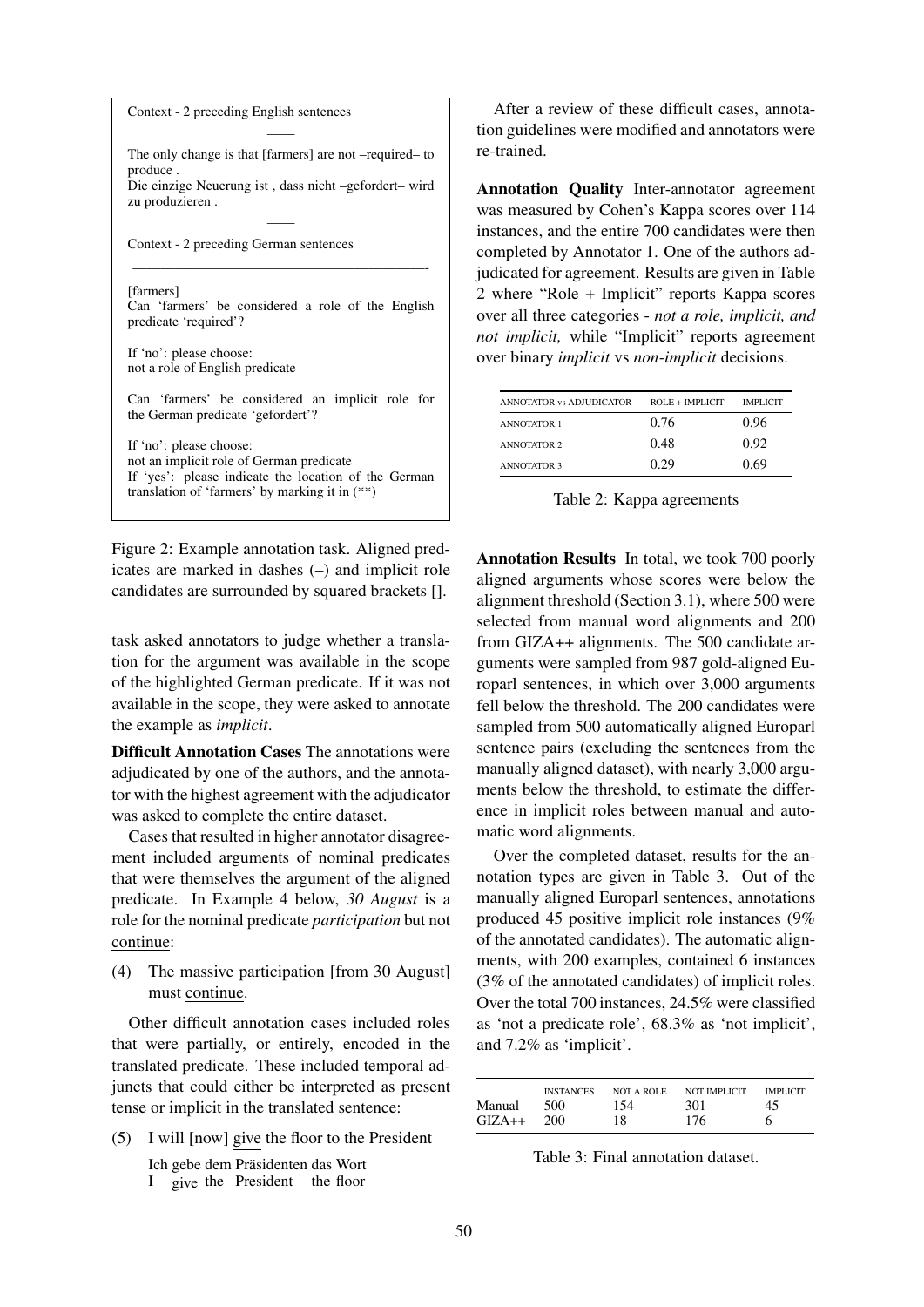| Classifier                | P        | R        | F1      |
|---------------------------|----------|----------|---------|
| <b>Majority Baseline</b>  | $\theta$ | $\theta$ | 0       |
| SVM-ablated               | 0.6805   | 0.4444   | 0.5128  |
| SVM-all                   | 0.1555   | 0.2238   | 0.18333 |
| Decision Tree-ablated     | 0.6682   | 0.4155   | 0.4934  |
| Decision Tree-all         | 0.4134   | 0.2222   | 0.2748  |
| Gradient Boosting-ablated | 0.6688   | 0.3777   | 0.4631  |
| Gradient Boosting-all     | 0.6466   | 0.2222   | 0.3268  |

Table 4: Precision, Recall and  $F_1$  for the positive class (*implicit role*), with stratified 5-fold CV.

#### 5 Classification Experiments and Results

#### 5.1 Argument Alignment and Scoring

With the scoring function described in Section 3.1, perfectly aligned arguments should produce a score of 1.0. We experimentally set the threshold Θ for the minimum alignment score at 0.2 for arguments such that arguments with imperfect word alignments will still be aligned.

#### 5.2 Classification of Implicit Arguments

The data set constructed in Section 4 resulted in 51 manually validated implicit roles and 649 negative instances that were input for classification.

We measure precision, recall, and  $F_1$  scores, and for the SVM and Gradient Boosting classifiers we experimented with parameters to optimize precision. The SVM classifier with a linear kernel produced the highest scores, but results were closely followed by Decision Tree and Gradient Boosting classifiers. For the SVM classifier, we experimented with different regularization {0.5, 1, 10, 20} and class weight increments {None, 1:2, 1:10} and found the highest precision scores were achieved with C=0.5 and class weight 1:2. In Gradient Boosting, we experimented with max depth  $\{1, 2, 3\}$  and found the highest precision scores were obtained with a max depth of 2. Since the data set is heavily biased towards the negative class, we divided training and test sets with a stratified 5-fold cross-validation (CV). We later experimented with upsampling for the positive class but found no significant improvement.

Feature Ablation To determine the optimal feature set, we performed ablation tests by incrementally removing a feature and performing training/testing over the reduced feature set. Ablation was performed individually for each classifier. After these tests, we eliminated features that caused

| Type        | Feature                               |
|-------------|---------------------------------------|
| $a^{sl}$    | lemma, POS, path to predicate         |
| $a^{sl}+1$  | POS, path to predicate                |
| $a^{sl}$ –1 | alignment type, number of dependents  |
| $p^{tl}$    | <b>POS</b>                            |
| $p^{tl}-1$  | sum of $ArgAL_p$ scores               |
| $p^{tl}+1$  | POS, number of arguments, number of   |
|             | unaligned arguments, sum of $ArgAL_p$ |
|             | scores, alignment type                |

Table 5: Final feature set used in classification. Notation is defined in Section 3.1, where  $\pm$  1 are the arguments/predicates preceding (–1) and following (+1) the candidate.

a drop in performance and used only the best performing features in the final classification. The final feature set is shown in Table 5.

The SVM model obtains the best results of 0.68 precision and  $F_1$ -score of 0.51 with the ablated feature set, closely followed by the other classifier models and outperforming the majority baseline, which always predicts the negative class (see Table 4 for both ablated and full feature results).

Feature Analysis The final feature set used in the classification experiment included both crosslingual features of the predicate and arguments on source/target sentences, as well as monolingual predicate and argument features. The ablation results support our initial hypothesis that the surrounding predicate/argument structures and alignment scores are relevant to the detection of an omitted role.

#### 5.3 Analysis of Results

Translation Shifts that Trigger Implicit Roles Through observation of the positive instances, we determined a number of syntactic environments that trigger omission of semantic roles from English to German. Shift in voice, finite to infinite verb forms, and coordination could all motivate the deletion of a role across translated sentences. While these syntactically licensed implicit roles composed 57% of our positive instances, a large number (43%) were not found to have an explanation on syntactic grounds alone. In these cases, the arguments seem to have been omitted by pragmatic or semantic factors. The distribution of these shift types over our dataset is given in Table 6.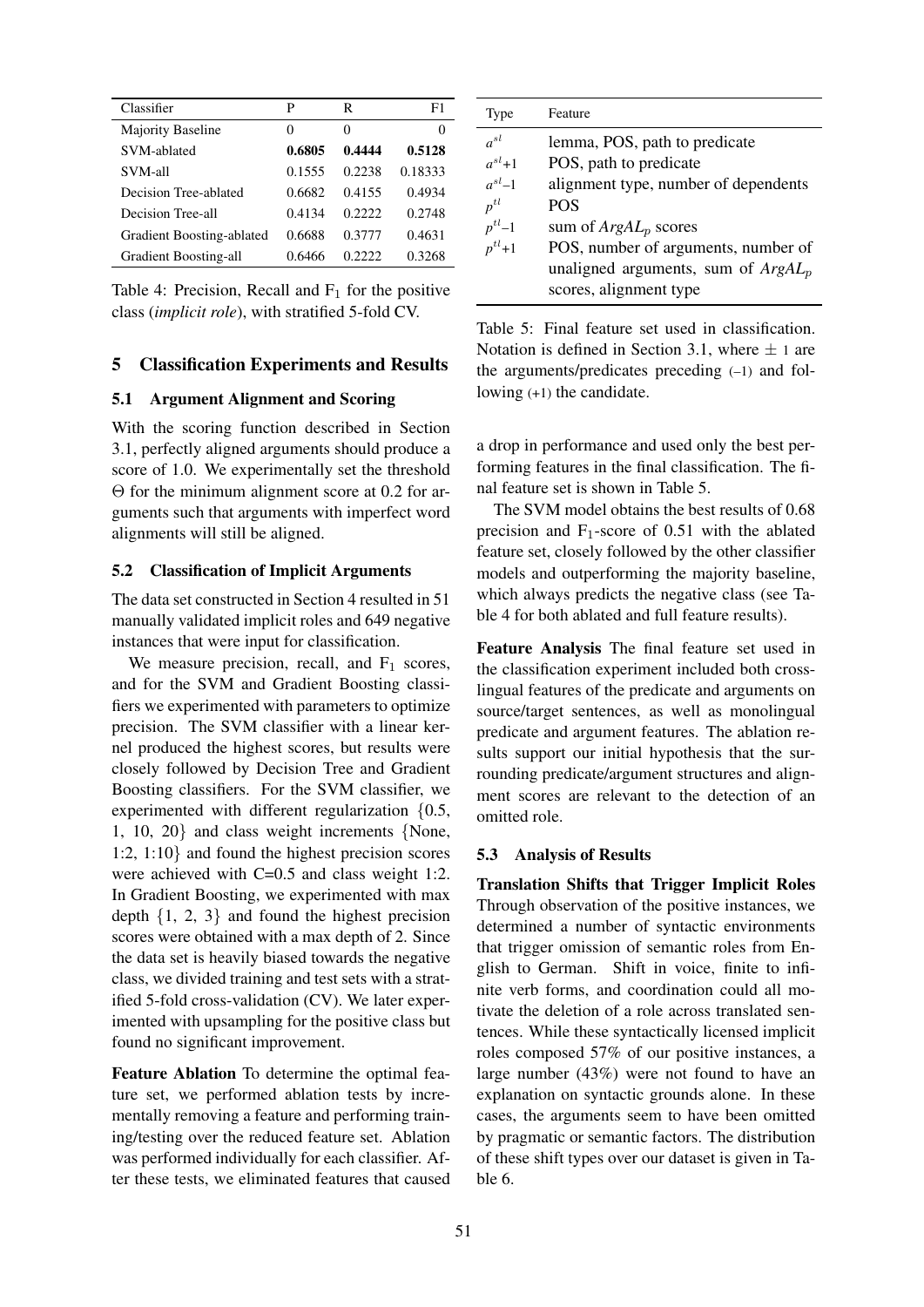*Voice* A change from active (source) to passive (target). Subjects are dropped in translation:

(6) The more [we] refuse to democratize the institutions ....

> Je mehr die Demokratisierung der The more the democratization of the Institutionen verweigert wird ... institution refused are

*Coordination* An argument might be the repeated subject of two conjoined clauses, but expressed as a shared argument in the parallel sentence:

(7) I was faced with this system *and* [I] do not know any parliament

> Ich fand dieses System vor I faced this system before and know no *und* kenne kein Parlament parliament

*Extraposition* Complex clausal embeddings can cause roles to be extraposed from their predicates in the target language text:

(8) ...but would also want to encourage both parties [to observe the spirit of this new agreement].

> ...er kann die beiden Parteien nur veranlassen ...it can that both parties only encourage wollen, [den Geist dieses neuen Abkommens want, the spirit of-this new agreement zu achten]. to observe

Coordination and extraposition are borderline cases with regard to the non-locality of roles. PropBank does annotate coordinated arguments, and in these cases the syntactic parse tree can be leveraged for recovery of the non-local role. However, we still consider these implicit arguments since they are expressed outside of the local scope of the predicates.

*Nonfinite* Similar to change in voice, the subject of a finite verb can be dropped when the translated verb is nonfinite:

(9) I would ask that [they] reconsider these decisions

> Ich bitte, diese Entscheidung zu überdenken I ask, these decisions to reconsider

*Semantic/Pragmatic* A role can be dropped in translation without a structural shift that licenses the omission. In these instances, the role could have been incorporated into the aligned sentence without a change to the syntactic environment.

(10) ... I am asking you to do this directly, [in this House].

> ...wende ich mich hiermit direkt an Sie. ...turn I myself hereby directly to you

Since the directionality of our implicit role search focused on English to German, we do not account for syntactic shifts that could cause omissions in the opposite direction, i.e. German to English. There are imperative constructions in German that overtly encode the addressee of the command ("go outside" in English can be translated as "go *you* outside" in German) which can trigger implicit roles in translation from German to English.

| Shift Type         | Count | $\%$ |
|--------------------|-------|------|
| Voice              | 7     | 14%  |
| Coordination       | 8     | 16%  |
| Extraposition      | 8     | 16%  |
| Nonfinite          | 6     | 11%  |
| Semantic/Pragmatic | 22.   | 43%  |

Table 6: Shift types that trigger implicit roles.

Semantic Role Types of Omitted Arguments We adopt the VerbNet roleset (Kipper et al., 2000) to manually label semantic role across all our implicit argument instances. A full analysis of the role types, shown in Table 7, found that a majority of implicit roles are *Agent* and *Theme*. This reflects the general distributions for role frequency (Merlo and Van Der Plas, 2009), but could also be due to the syntactic shifts that produce a higher omission of the subject, such as passivization and coordination, which are commonly filled by the *Agent* and *Theme* roles.

| Core Role   | Count | Non-Core Role | Count |
|-------------|-------|---------------|-------|
| Agent       | 15    | Time          | h     |
| Theme       | 14    | Topic         | 5     |
| Recipient   | 3     | Location      | 3     |
| Experiencer | 2     | Manner        |       |
| Cause       |       |               |       |

Table 7: Thematic roles, both core and non-core, of the implicit cases.

Antecedents to the Implicit Role The analyses above described the shift types that trigger argument omission, but only two of these types, coordination and extraposition, would guarantee the missing argument to be recoverable from the nonlocal context. Cases where the annotators were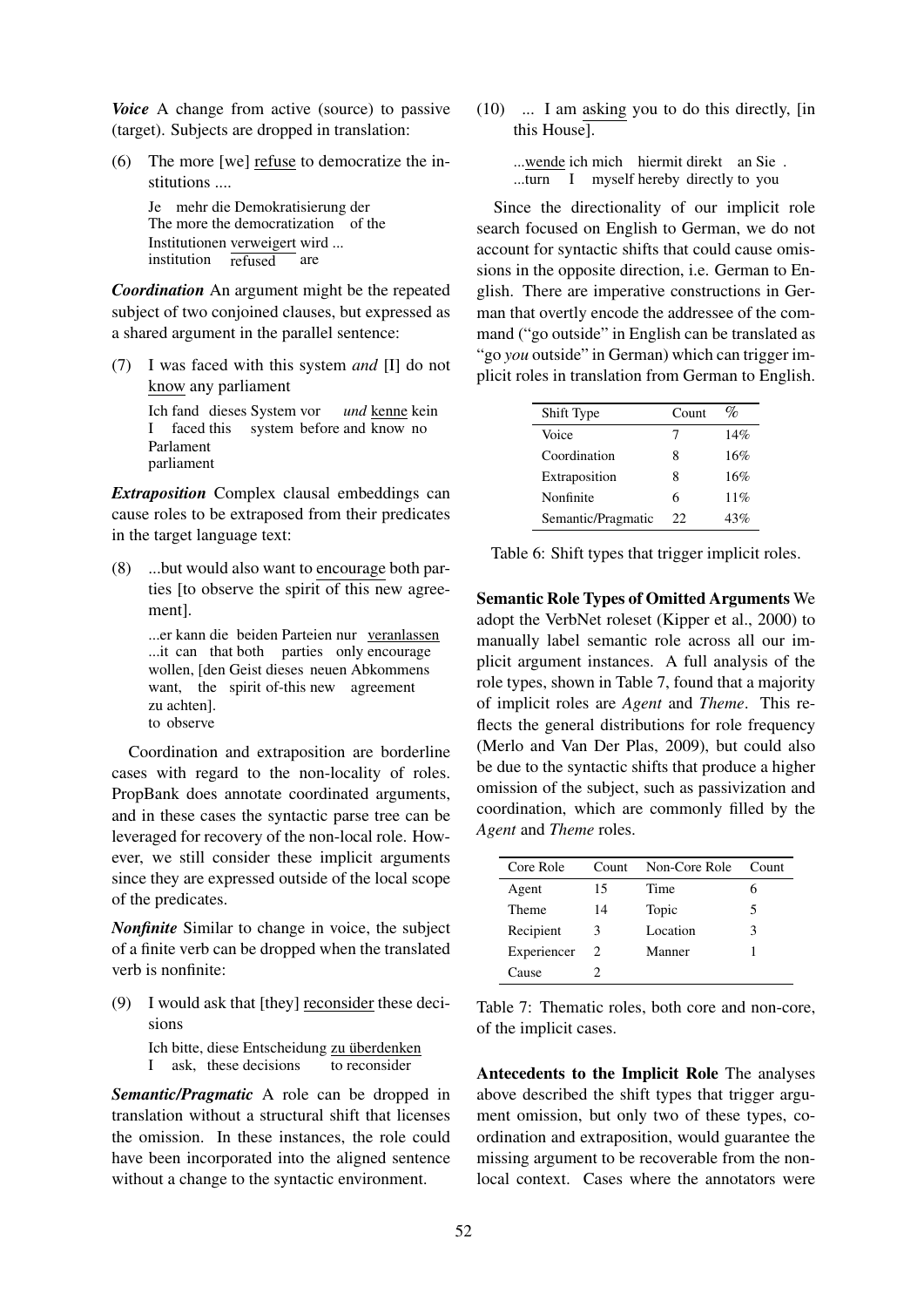able to recover the antecedent roles, either from the previous clause or sentences, were less than the majority (21 out of the 51 cases), while many instances were not instantiated in the non-local context. Table 8 gives the proportion of recovered antecedents according to shift types. The fact that extraposition and coordination cases yield higher number of resolvable roles can be exploited in future work for antecedent linking.

| Shift Type         | Resolvable | Not resolvable |
|--------------------|------------|----------------|
| Voice              |            | 6              |
| Coordination       | x          |                |
| Extraposition      | 8          |                |
| Nonfinite          |            | 5              |
| Semantic/Pragmatic | 3          | 19             |

Table 8: Availability of the antecedent in the surrounding context.

### 6 Conclusion and Future Work

In this work, we investigated the hypothesis that implicit semantic roles can be identified in translation. Our method is knowledge-lean and achieves respectable performance despite a small training set. While the present work has focused on missing arguments of verbal predicates, implicit role detection in this multilingual framework can be easily extended to nominal predicates. Combining both predicate types is expected to improve the overall results, as some of the noise we are currently observing pertains to implicit roles occurring with nouns. Additional noise is produced by the automatic word alignments, which can be addressed by employing triangulation techniques using multiple language pairs. Further, with our current classifier we can predict role omissions across parallel sentences with better accuracy than reliance on noisy word alignments alone, and with these predictions we can generate better candidates for annotation and reduce the time and cost of future annotation effort.

A next step from the current work would be to automatically recover the antecedent of the implicit role in the target language when it is available. By doing so, we can construct new training data for monolingual implicit role labeling, improve transference of semantic roles across parallel corpora, and generate novel training data for implicit role labeling for new languages.

#### 7 Acknowledgments

This research has been conducted within the Leibniz Science Campus "Empirical Linguistics and Computational Modeling", funded by the Leibniz Association under grant no. SAS-2015-IDS-LWC and by the Ministry of Science, Research, and Art (MWK) of the state of Baden-Württemberg. We thank our annotators Leo Born, Max Müller-Eberstein and Julius Steen for their contribution.

#### References

- Alan Akbik, Laura Chiticariu, Marina Danilevsky, Yunyao Li, Shivakumar Vaithyanathan, and Huaiyu Zhu. 2015. Generating High Quality Proposition Banks for Multilingual Semantic Role Labeling. In *Proceedings of the 53rd Annual Meeting of the Association for Computational Linguistics and the 7th International Joint Conference on Natural Language Processing*, pages 397–407, Beijing, China.
- Jinho D. Choi and Andrew McCallum. 2013. Transition-based Dependency Parsing with Selectional Branching. In *Proceedings of the 51st Annual Meeting of the Association for Computational Linguistics*, pages 1052–1062, Sofia, Bulgaria.
- Mona Diab and Philip Resnik. 2002. An unsupervised method for word sense tagging using parallel corpora. In *Proceedings of the 40th Annual Meeting on Association for Computational Linguistics*, pages 255–262. Association for Computational Linguistics.
- Parvin Sadat Feizabadi and Sebastian Padó. 2015. Combining Seemingly Incompatible Corpora for Implicit Semantic Role Labeling. In *Proceedings of the Fourth Joint Conference on Lexical and Computational Semantics*, pages 40–50, Denver, Colorado, June.
- Matthew Gerber and Joyce Y Chai. 2010. Beyond NomBank: A study of implicit arguments for nominal predicates. In *Proceedings of the 48th Annual Meeting of the Association for Computational Linguistics*, pages 1583–1592.
- Philip Gorinski, Josef Ruppenhofer, and Caroline Sporleder. 2013. Towards weakly supervised resolution of null instantiations. In *Proceedings of the 10th International Conference on Computational Semantics (IWCS 2013)*, pages 119–130.
- Karin Kipper, Hoa Trang Dang, Martha Palmer, et al. 2000. Class-based construction of a verb lexicon. In *AAAI/IAAI*, pages 691–696.
- Philipp Koehn. 2005. Europarl: A parallel corpus for statistical machine translation. In *MT summit*, volume 5, pages 79–86.